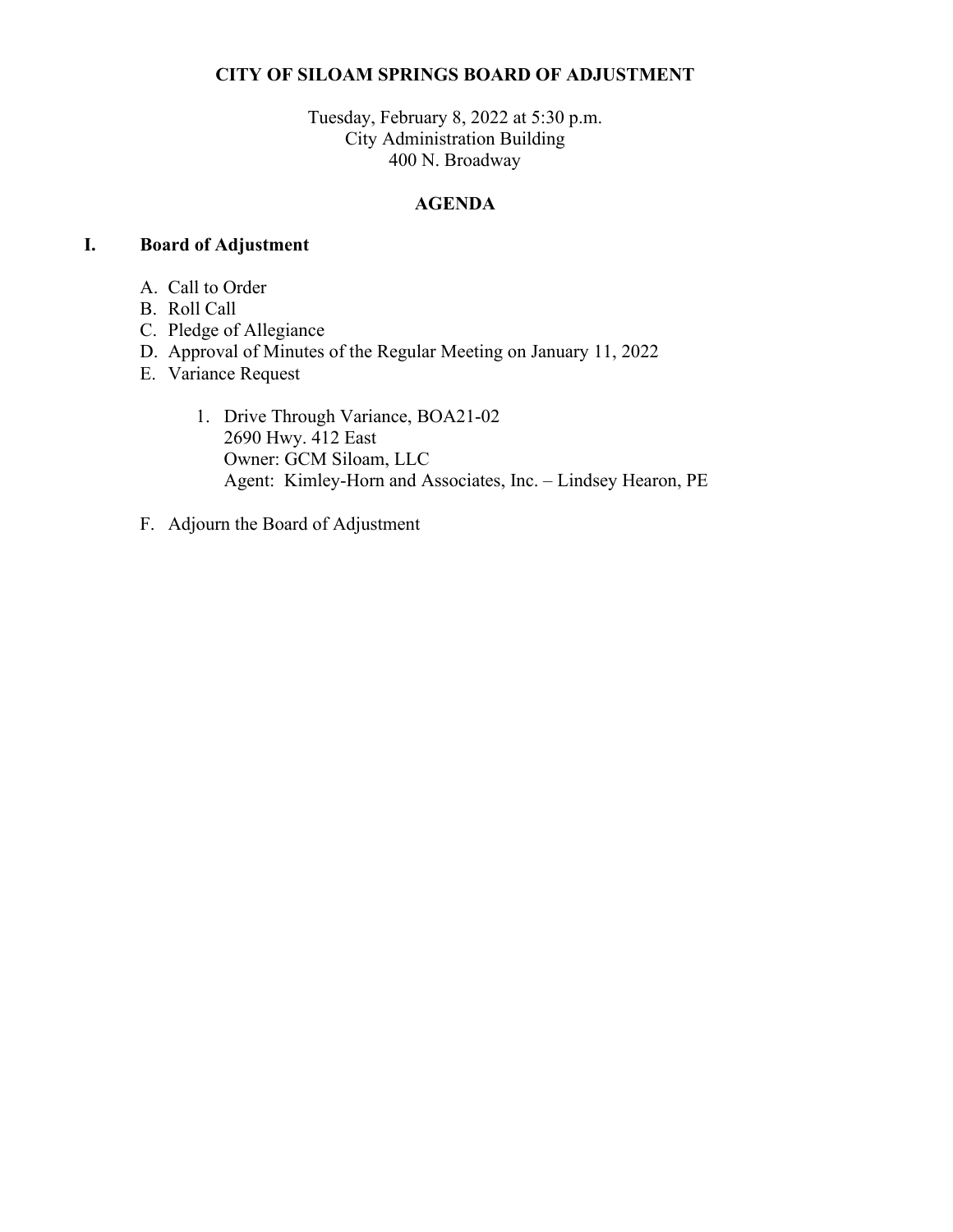## MINUTES OF THE REGULAR MEETING OF THE BOARD OF ADJUSTMENT OF THE CITY OF SILOAM SPRINGS, BENTON COUNTY, ARKANSAS JANUARY 11, 2022

The Board of Adjustment of the City of Siloam Springs, Benton County, Arkansas, met in regular session at the City Administration Building on January 11, 2022.

The meeting was called to order by Chairman Smith.

Roll Call: Song, Montgomery, Salley, McKinney, Smith, Rennard, Williams - Present.

Present City Staff: Senior City Planner, Ben Rhoads; City Engineer, Justin Bland; City Attorney, Jay Williams, Permit Technician; Brian Phillips, and Permit Technician Wade Baker; all present.

A copy of the September 14, 2021, minutes had previously been given to each Commissioner. A motion was made by McKinney and seconded by Salley to accept the minutes. A Voice Vote was called. Motion passed unanimously.

There being no further business, a Motion was made by Salley and seconded by McKinney to adjourn. A Voice Vote was called. Motion passed unanimously. Meeting Adjourned.

ATTEST: APPROVED:

 $\_$  , and the contribution of the contribution of  $\_$  . The contribution of  $\_$  ,  $\_$  ,  $\_$  ,  $\_$  ,  $\_$  ,  $\_$  ,  $\_$  ,  $\_$  ,  $\_$  ,  $\_$  ,  $\_$  ,  $\_$  ,  $\_$  ,  $\_$  ,  $\_$  ,  $\_$  ,  $\_$  ,  $\_$  ,  $\_$  ,  $\_$  ,  $\_$  ,  $\_$  ,  $\_$  ,  $\_$  , Renea Ellis, City Clerk CAMC/CMC J.W. Smith, Chairman

(SEAL)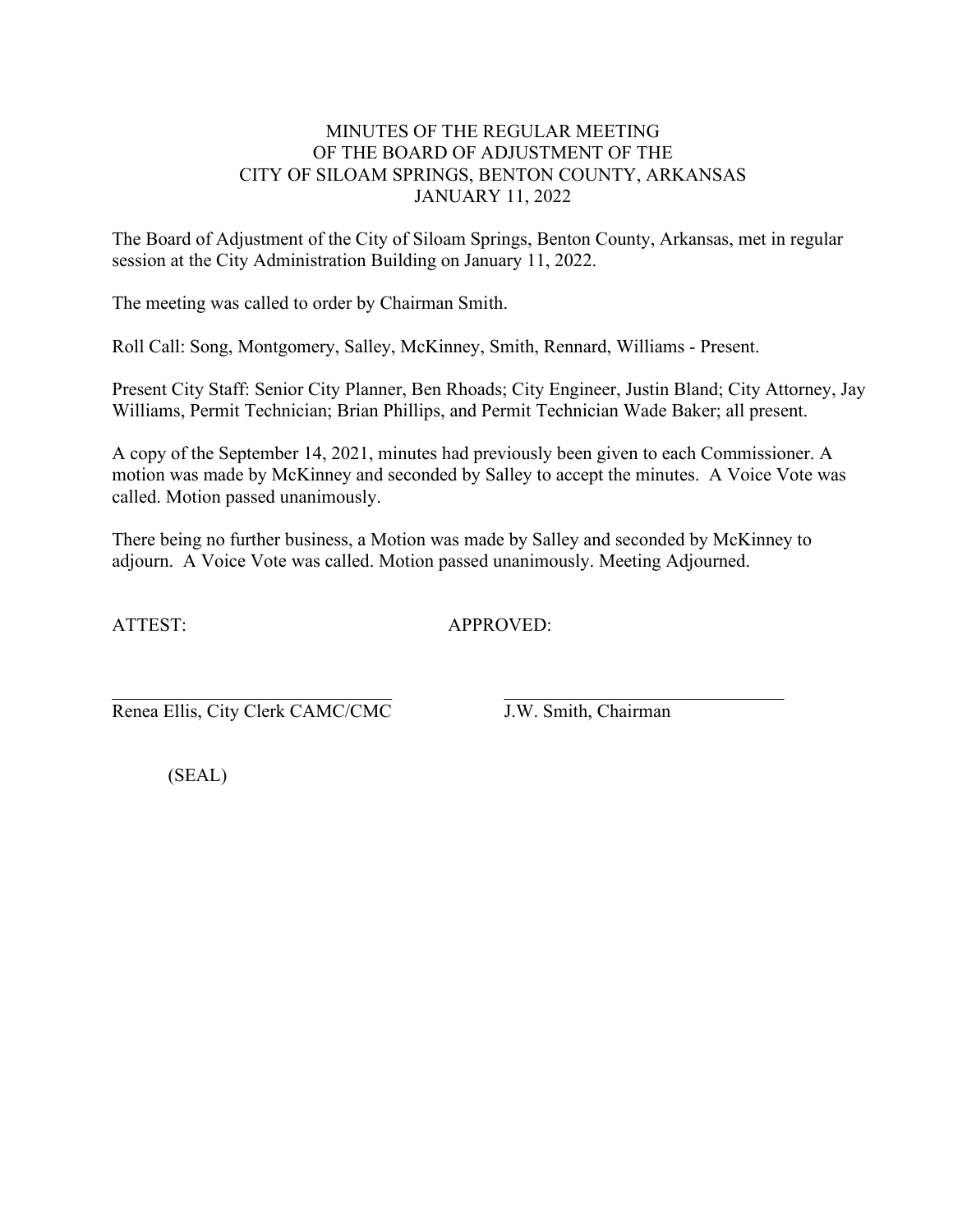

# **STAFF REPORT**

TO: Board of Adjustment FROM: Ben Rhoads, AICP, Senior Planner Cc: Don Clark, Community Development Director DATE: December 20, 2021 RE: Variance Development Permit, BOA21-02 / 2960 Hwy. 412 East

**Recommendation:** Based on the hardship presented by the applicant, staff recommends approval BOA21-02 (Variance).

#### **Section A: Background:**

- A-1) APPLICATION REVIEW DATE Board of Adjustment Review: February 8, 2022
- A-2) APPLICANT AND AGENT Applicant/Owner: GCM Siloam, LLC Agent: Kimley-Horn - Lindsey Hearon, P.E.
- A-3) SUBJECT PROPERTY ADDRESS 2960 Hwy. 412 East
- A-4) PROJECT SUMMARY

The applicant desires to CONSTRUCT AN ELECTRONIC SPEAKER SYSTEM ASSOCIATED WITH A DRIVE THROUGH USE BETWEEN THE HOURS OF 10:00 P.M. TO 7:00 AM ENCROACHING BY 120.23 FEET TO THE NEAREST RESIDENTIAL STRUCTURE FOR USAGE AFTER 10:00 PM AND BEFORE 7:00 AM, on property in the C-2 (Roadway Commercial) zone. This is a direct code violation of §102-77.1(9) of the Siloam Springs Municipal Code.

## A-5) LEGAL NOTICE

- Site posted: January 10,  $2022$ <sup>1</sup>
- Newspaper legal notification: January 23, 2022 (Herald Leader).
- Letter legal notification: January 12, 2022.
- Staff received no calls or correspondence on the request.

<sup>1</sup>Site was originally posted for an earlier meeting date.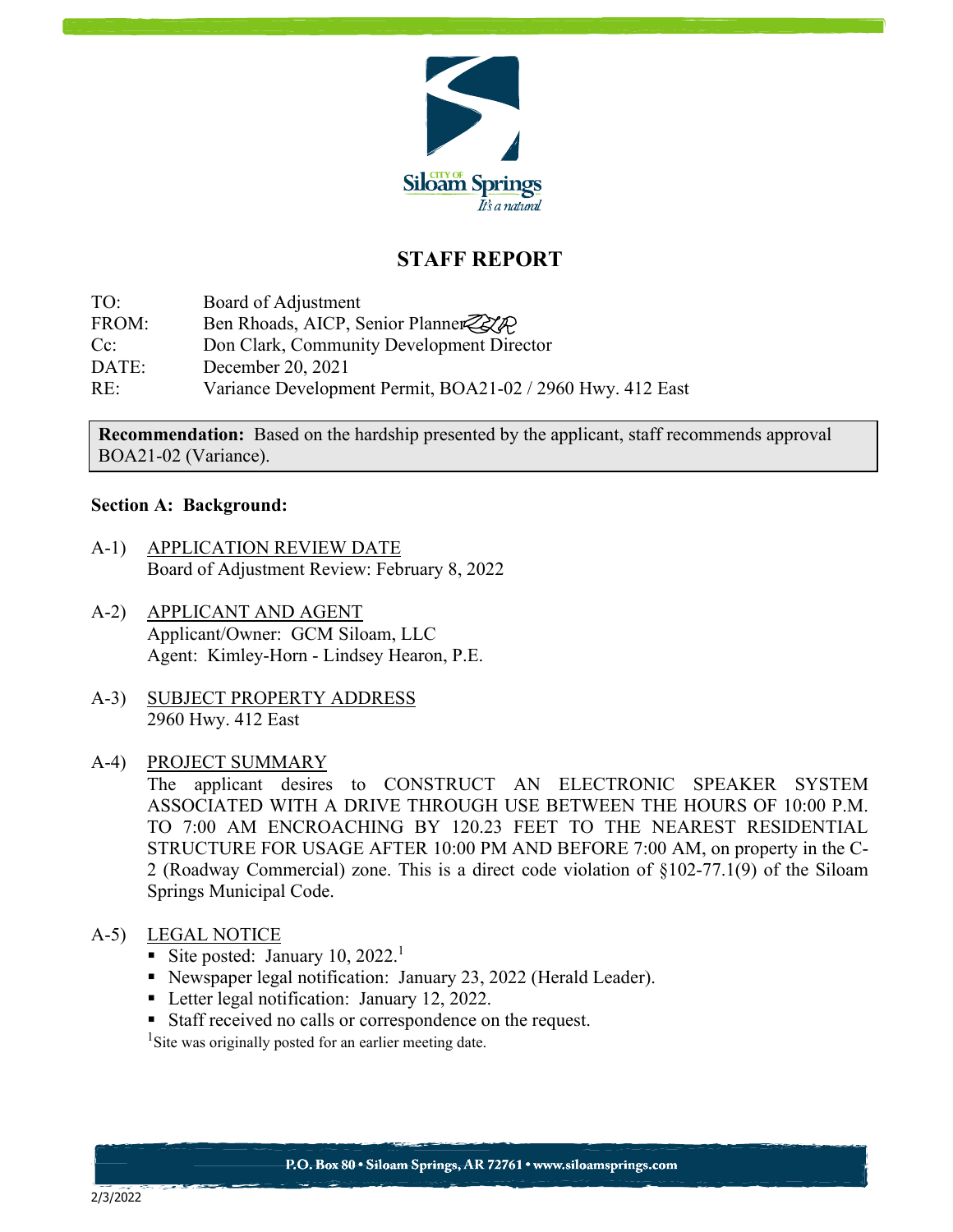## A-6) REFERENCE APPLICATIONS

The following application is associated with this request:

- **SU21-18 (Special-Use Development Permit).**
- SD21-13 (Significant Development Permit) Both applications will be heard at the January 11, 2022 regular meeting of the Planning Commission.

## A-7) EXISTING LAND USES AND ZONING<sup>1</sup>

| <b>EXISTING LAND USE</b>                                                    | <b>EXISTING ZONING</b>                                                  |
|-----------------------------------------------------------------------------|-------------------------------------------------------------------------|
| Vacant - former auto services                                               | C-2 District (Roadway Commercial)                                       |
| PROPOSED LAND USE                                                           | PROPOSED ZONING                                                         |
| Large Impact Commercial or Office Facility<br>(Use Unit $16$ ) <sup>1</sup> | No zoning change is proposed                                            |
| SURROUNDING LAND USE                                                        | <b>SURROUNDING ZONING</b>                                               |
| Commercial – Auto Service<br>Separated by Hwy. 412 E.                       | North:<br>C-2 District (Roadway Commercial)<br>Separated by Hwy. 412 E. |
| Residential, multi-family                                                   | R-4 District (Residential, multifamily)<br>South:                       |
| Commercial - Office                                                         | C-2 District (Roadway Commercial)<br>East:                              |
| Separated by AR. Hwy. 16.                                                   | Separated by AR. Hwy. 16.                                               |
| Commercial - Retail/Restaurant                                              | C-2 District (Roadway Commercial)<br>West:                              |

<sup>1</sup>Even though the proposed restaurant will be less than 10,000 square feet, the expected trip ends will exceed more than 200 a day due to the facility being open 24 hours a day.

(General Area Map on the following Page)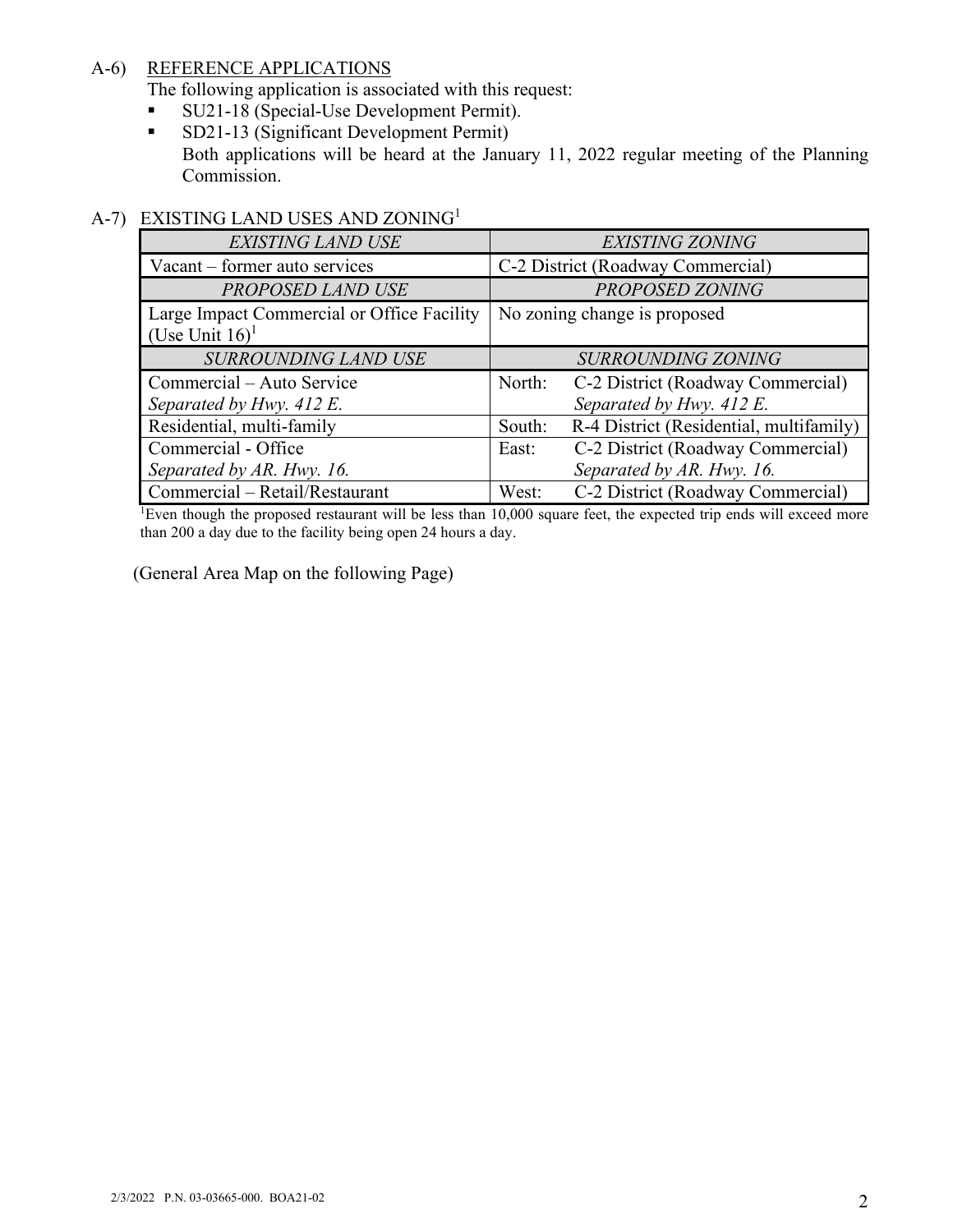

*Figure A-7 (1): General Area Map* 

*Figure A-7 (2): Site View*

*North* 

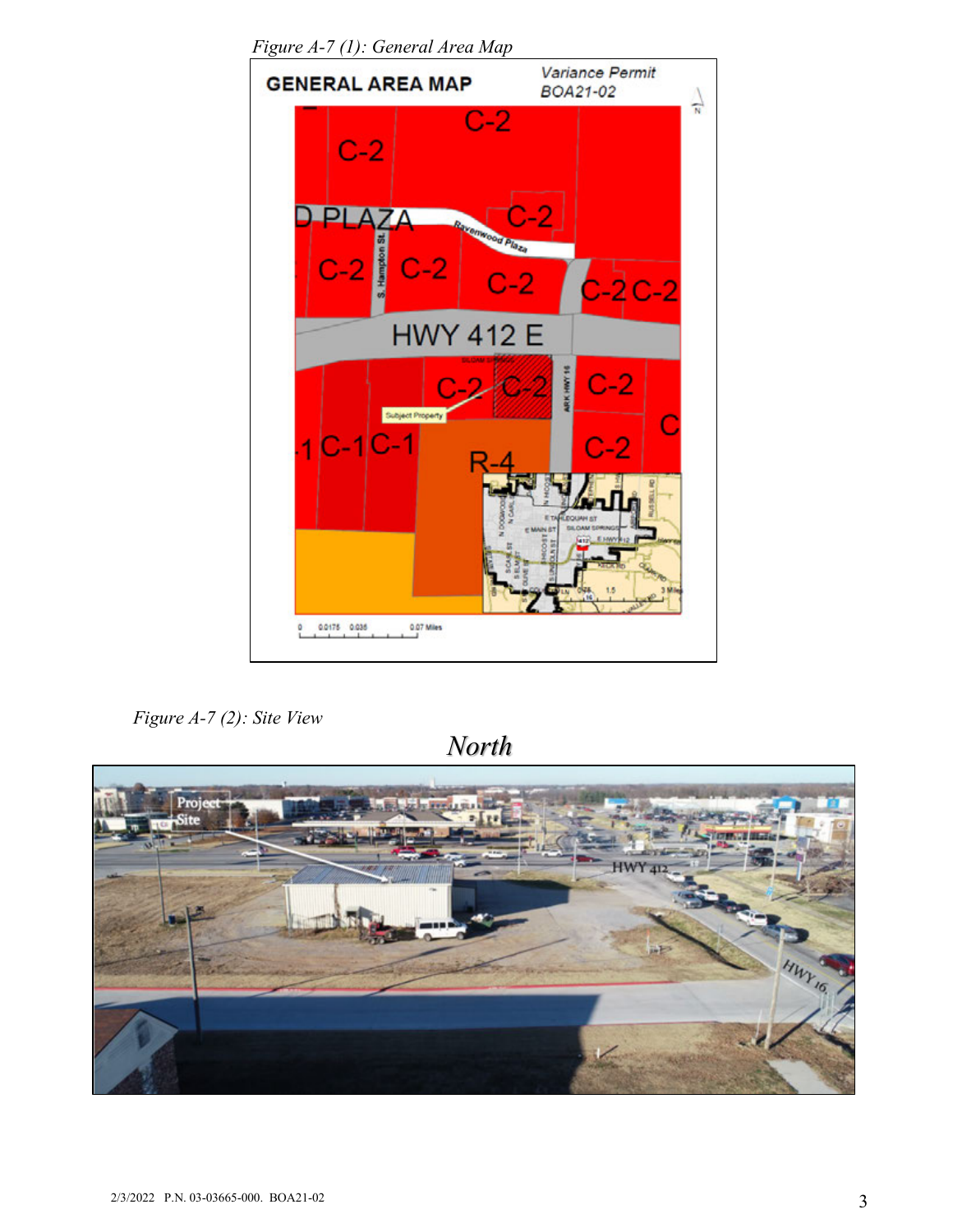## A-8) APPLICABLE CODE REQUIREMENTS Section 102-77.1 of the Siloam Springs Municipal Code.

*Excerpt from Section 102-77.1(9) Drive-through lane design standards* 

" \* \* \* \*

*Hours of operation.* Facilities utilizing an electronic speaker system and located on a site within 200 feet of any residential property (measured from the order window or station to the outer wall of the nearest residential structure), hours of operation for the drive-up/drivethrough service shall be limited from 7:00 a.m. to 10:00 p.m. daily. If the use is located greater than 200 feet from a residential use, or does not use an electronic speaker system, then there are no restrictions on the hours of operation.

*\* \* \* \*"* 

#### **Section B: Site Analysis**

#### B-1) PROJECT ANALYSIS AND APPROVAL CRITERIA

Unlike traditional permit applications that are reviewed by the Planning Commission, variances receive a staff recommendation based on if there is a perceived legitimate hardship. Approval of variances are based on the Board of Adjustment's determination as to if there is a hardship based on the following criteria shown in Section 54-35 of the Municipal Code.

- (1) The board's determination of whether there is "undue hardship unique to the property" should reflect whether, and the degree to which, the applicant has convincingly demonstrated that:
	- a. The need for the variance arises from a uniqueness of the property not frequently occurring in the zone; and that
	- b. The uniqueness of the property was not caused, allowed, or known prior to purchase, by the owner, **or** has existed for a minimum of 15 years.

The undue hardship identified to the property is identified as the presence of residential structures immediately to the south of the subject property, the structure being only 31.1 feet from its northern property line, and the limited lot depth of the property compared to its peers (which was subject of the variance from 2019 for 7- Brew). These hardships are considered unique to the C-2 zone and have existed for 15 years.

c. The identified hardship relates to a measurable aspect of the property and is not financial in nature.

A hours of operation variance is shown to related to the physical location of the order station and speaker system, which is measured by from the speaker to the nearest residential structure. The applicant has indicated in their attached Statement of Hardship that this is not a financial hardship, but rather a condition of the lot that prevents the reasonable placement of the order station other than on the south side of the building.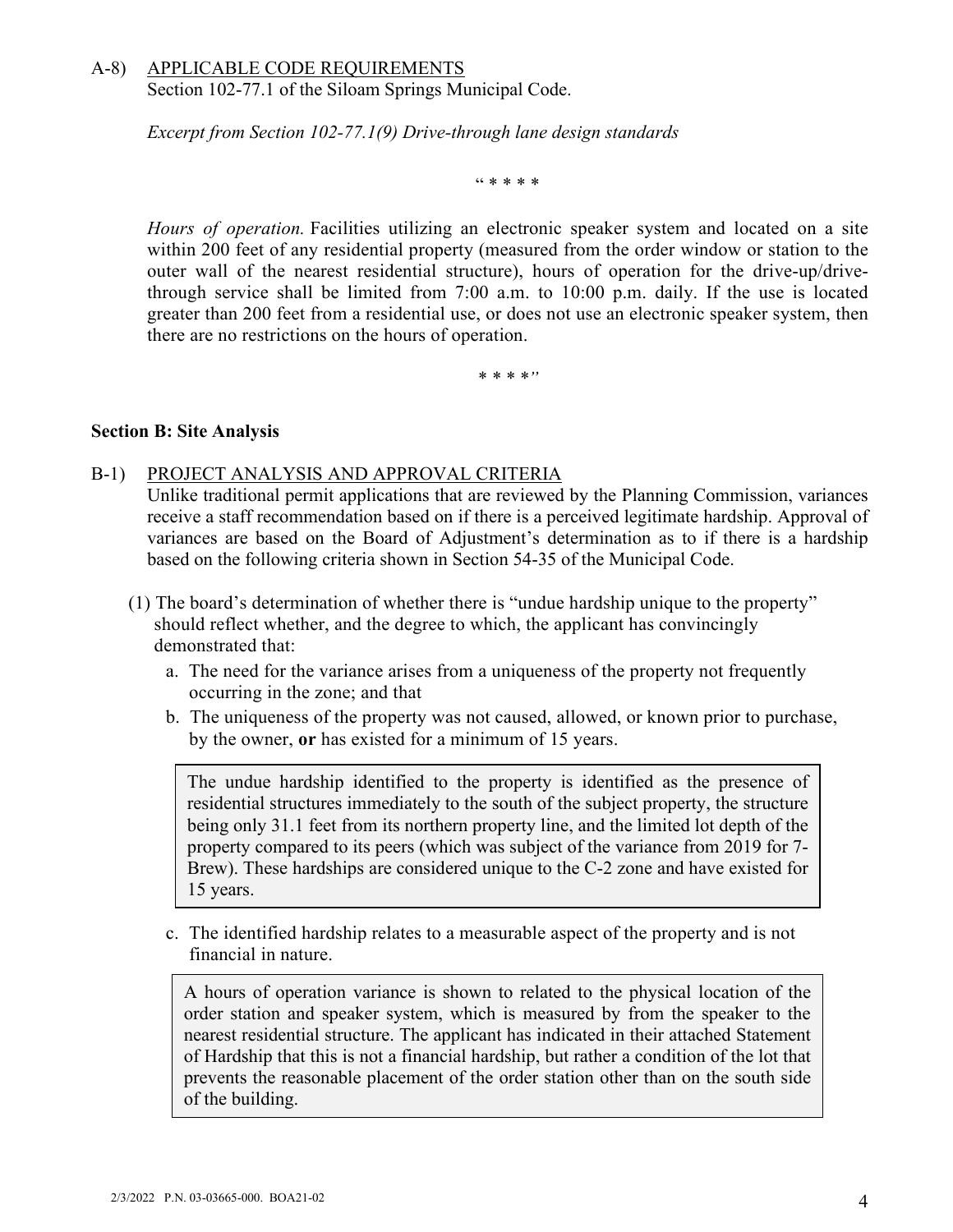d. The variance granted is the minimum necessary to alleviate such practical difficulties or the identified undue hardship upon the owner of the property.

An hours of operation variance is needed in account of the order speaker system being placed less than 200 feet from the outer wall of a nearby residence. The variance applicant is placing the proposed restaurant on the lot as far north as possible to for parking and drive access. As such, the order station is located as far away from the nearest residential structure as possible.

(See the attached Statement of Hardship form for the applicant's argument for a hardship.)

- (2) The board's determination of whether approval of the development permit would be "in keeping with the spirit and intent of the Code" shall reflect whether, and the degree to which, the applicant has convincingly demonstrated that the proposed variance:
	- a. Will not substantially damage any property value in the neighborhood;

An hours of operation variance in this area is not anticipated to impact property values because efforts are proposed to mitigate the impacts of the noise from the speaker box to not impact the residents' peace and rest during quiet hours. The proposed vegetation and block wall will muffle excessive sound to the neighboring properties.

b. Will be compatible with and respect the context of its location and the character of the surrounding existing neighborhood;

City staff is aware of no evidence that the proposed hours of operation variance will be inconsistent with the neighborhood context and character. The variance will allow for electronic ordering at a drive through service. This is considered consistent with the current built environment associated with the neighboring properties along Hwy. 412.

c. Will not substantially impair the neighborhood's quality of life, including without limitation, sound and traffic levels, pedestrian and vehicular access, visual presentment, and character;

City staff is aware of no evidence that the proposed hours of operation variance will cause a consistent disturbance to the peace and enjoyment of the neighboring properties. Quality of life criteria such as traffic impact, sound emission, pedestrian and vehicular access, the visual presentment, and the character associated with a granted variance are not anticipated to change negatively on the neighborhood. This is because the operator has agreed to make mitigative adjustments to the site design so it will not be easily heard during quiet hours when set against the existing background noise in the neighborhood.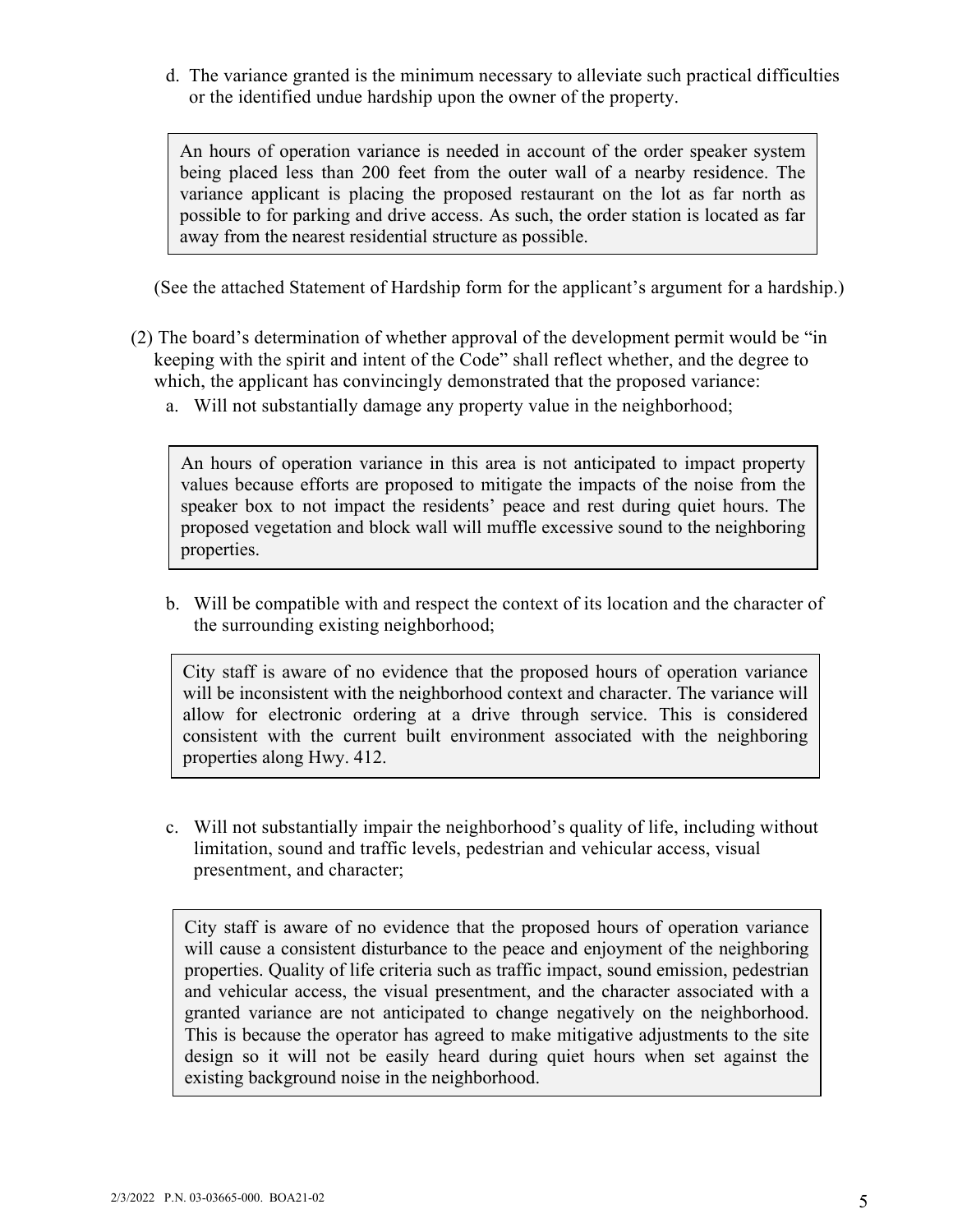d. Will not, by the nature of the variance, tend to burden the present or future use of neighboring properties in accordance with current zoning standards; and

City staff is aware of no evidence that the proposed hours of operation variance will cause a use consistent use disturbance. The drive through use will operate and will be used in a consistent manner as others already in place in the neighborhood.

e. Is mitigated in part by permanent characteristics of the lot or adjacent uses of land including, without limitation, natural features or permanent easements.

Due to the nature of the variance, this criterion is not applicable. The issue at hand is an hours of use variance based on an exterior audio speaker system. That said, there is a permanent access easement of record that does prevent the order station/speaker system from being placed closer to the existing residences to the south.

- (3) *Conditions.* The development permit allowing variance from land regulations may require, as a material condition essential to any authorization it confers, that any lots and any construction be located and designed in a manner which best:
	- a. Provides safe and convenient traffic flow;
	- b. Maximizes the effectiveness of all drainage patterns and facilities; and
	- c. Remains compatible with neighborhood architecture and layout, and with city growth and planning.

The applicant's failure to fully perform the conditions shall render the development permit void and invalid and of no further effect, and the use shall immediately be conformed to the applicable regular zoning standards of this Code without any period of nonconformity.

> The variance will not impede or disrupt existing traffic flow, it is also designed in such a way as maximize the effectiveness or drainage patters and facilities on the site and in the area. Finally, it will remain compatible with the existing neighborhood architecture and layout and with the general city growth and planning.

## B-2) STAFF ANALYSIS

#### **General Summary**

The applicant is requesting an hours of operation variance to permit the use of an outdoor audio speaker system, associated with an order station for a drive through use after 10 p.m. and before 7 a.m. This is the first such variance request for this Code since its adoption in May of 2020. The variance is unusual in that its focus is not primarily on a physical change to the property, but more in the manner of its use, in that it is proposed during what is considered typically deemed as quiet hours.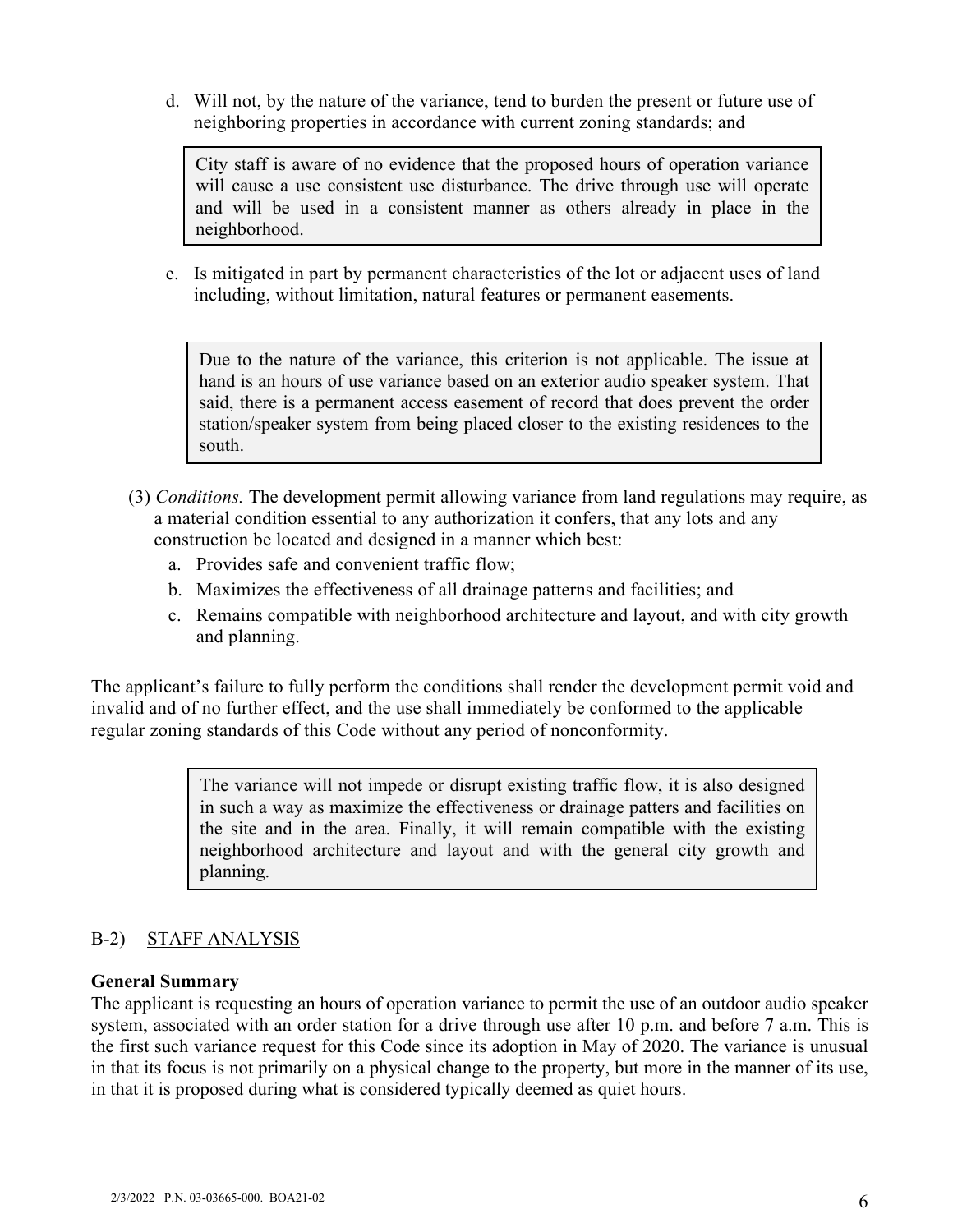## **Code Violation**

Section A-8 of this report covers the Code in question, which, states that there cannot be an outdoor electronic speaker system within 200 feet of a residential use as measured from the outer wall of the residential structure and the location of the speaker. In this case, there is approximately 79 feet between the two uses, which is a 120 foot encroachment, but this is only a violation of the Code *after* 10:00 p.m. and *before* 7:00 a.m. on any day of the week. Therefore, the nature of the Code violation is temporal as well as spatial. In other words, no variance is required for any aspect of the proposed operation after 7:00 a.m. and before 10:00 p.m.

## **Hardship**

The first aspect to consider is the nature of the lot in question that prevents the applicant from complying with the 200 foot separation. The second aspect is limiting the applicant from operating its drive through after 10:00 p.m. through to the earlier morning hours, which will put its use at a operational disadvantage compared to its peers along Hwy. 412, which offer late night and early morning quick service meal service through a drive through delivery system.

Focusing first on the subject property's lot, it should be noted that a similar variance was filed and granted by the Board of Adjustment for the property immediately to the west for 7-Brew. This hardship associated with that variance (BOA20-02) was the limited lot depth, "The shallow lot depth is not typical to the peer lots along the highway, which have an average depth of 373.4 feet, whereas the subject property is only at 191.2 feet, this represents a 49 percent decrease from the mean lot depth in the area." This same condition exists for the subject property, which was split from the 7-Brew lot in 1983, thus existing for more than 15 years. The shallow lot depth is relevant in this case as it prevents the applicant from shifting the drive through service further north, away from the multifamily residential structure to the south. Furthermore, if the service was moved to the east or west sides of the proposed structure, insufficient space would be gained to meet the 200 foot separation, making those redesign options inviable. The drive through cannot be placed on the north side of the proposed restaurant, as that would violate part 8 of the drive through regulations that prohibits the order and pickup windows from facing on the most traveled street, in this case, Hwy. 412. The applicant argues that "the site design cannot meet this standard due to property restrictions." The applicant goes on to argue that "the property does not have sufficient space for the 200 feet buffer."

When focusing on the temporal aspect of this variance, the question is what prevents the applicant from ceasing drive through operations at 10:00 p.m. and then resuming operations again at 7:00 a.m. The proposal is a formulaic restaurant with locations throughout the southern United States, operating in 11 States. Based on an internet search, all 871 locations, to staff's knowledge, keep to the same hours of operation, being known and marketed as open for service 24-hours a day according to the restaurant's website and it also being known for breakfast service. Requesting limited hours for this particular location would likely cause confusion to the general public due to advertising and other announcements made for its other locations being open for business (including the drive through service) 24-hours a day. Furthermore, the restaurant's many peers, such as McDonald's, Wendy's, and Taco Bell, are not limited on their hours of operation either because they were in operation prior to May of 2020 [when the Code in question was adopted], or that they are not in violation of the Code.

#### **Conditions and Staff Conclusions**

In terms of both factors, the special location of the drive through service and its hours of operation, staff finds that there are grounds for a hardship, particularly due to the limited space there is on the lot and the existing land use condition on the south side of the lot, placing the subject property in a unique position of both being shallow compared to its peers as well as having residential uses abutting to the south, which is not the case with other quick service restaurants using a drive through service that either have deeper lots (Burger King) or have commercial behind them (Wendy's & Popeyes). The nearest equivalency to the existing lot condition in this neighborhood is with Tropical Smoothie on the west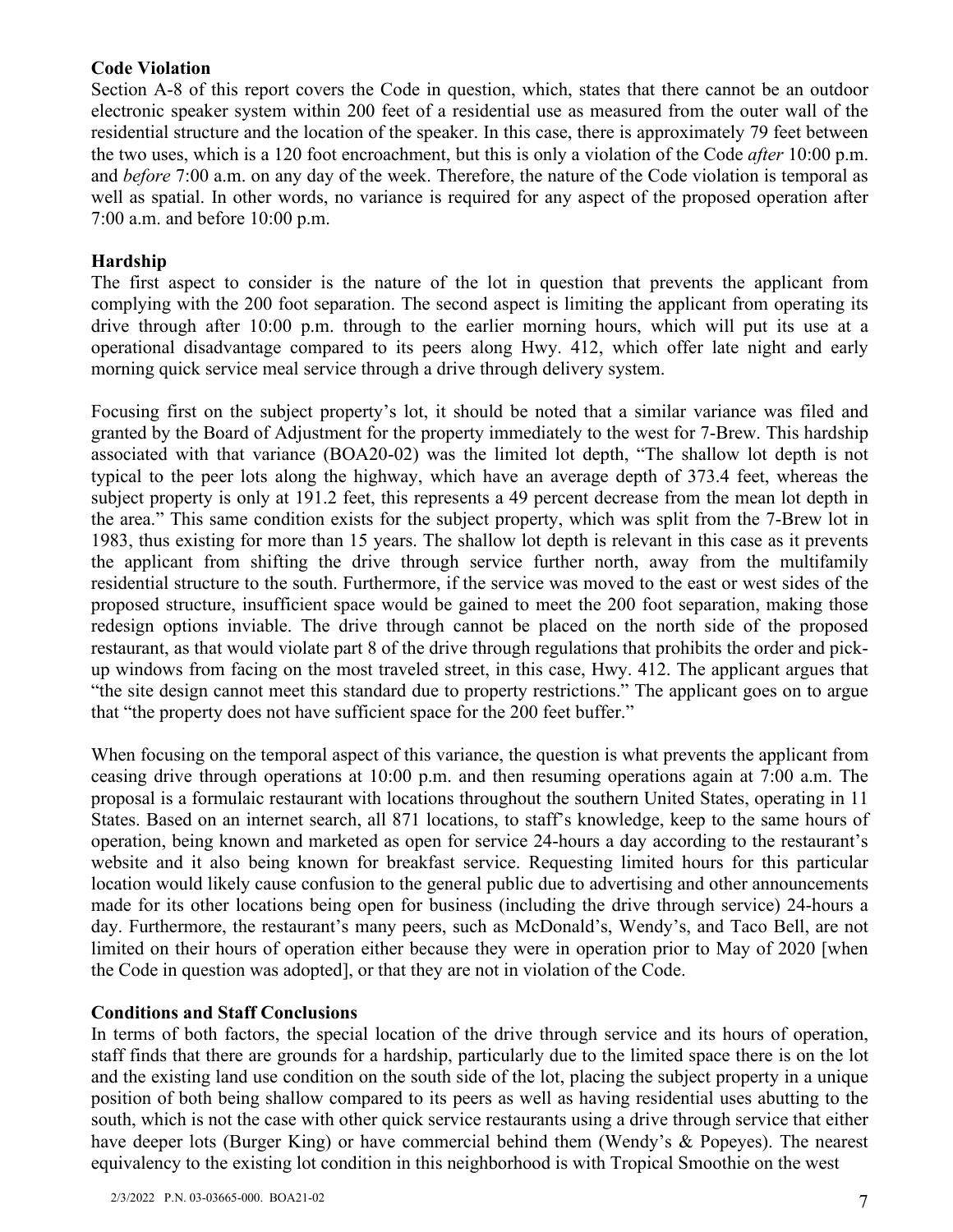side of 3200 Hwy. 412 West. However, in that case, the parking for the multifamily is spaced between the buildings, so the 200 foot buffer is met if operating after 10 p.m. Staff finds that the root of the problem is the limited lot depth as was argued in the 7-Brew variance and the unique placement of the parking lot and building placement compared to the Spring Valley apartment complex to the east. Furthermore, limiting a breakfast service to not begin operations prior 7:00 a.m. is not feasible for the nature of the applicant's business. The applicant is aware that the outdoor speaker service may cause harm and a decreased quality of life for residents seeking quiet and rest during the overnight and early morning hours. As such, the applicant has agreed to mitigative treatments to site design that will reduce the overall decibel level and direct the sound to the vehicles in the drive through and not broadcasted outward to neighboring properties. This includes planting 19 Alta Magnolia trees, which has yearround foliage that will act as a natural sound buffer. The proposed 8 foot block wall will also act as a sound barrier. Finally, strictly in terms of the sound impact, and the spirit of the Code in question, the overall background environment in this area has noise levels that are equal to or higher than the proposed speaker service, being in close proximity to Hwy. 412. These factors, when combined, suggests that the approval of this variance will not unreasonably impact residents to the south of the subject property in any demonstrative fashion and may (through the construction of the proposed wall) improve the overall auditory conditions.

#### **Section C: Fiscal Impact**

There is no fiscal impact anticipated at this time.

#### **Attachments:**

Statement of Hardship with Addendum Site Plan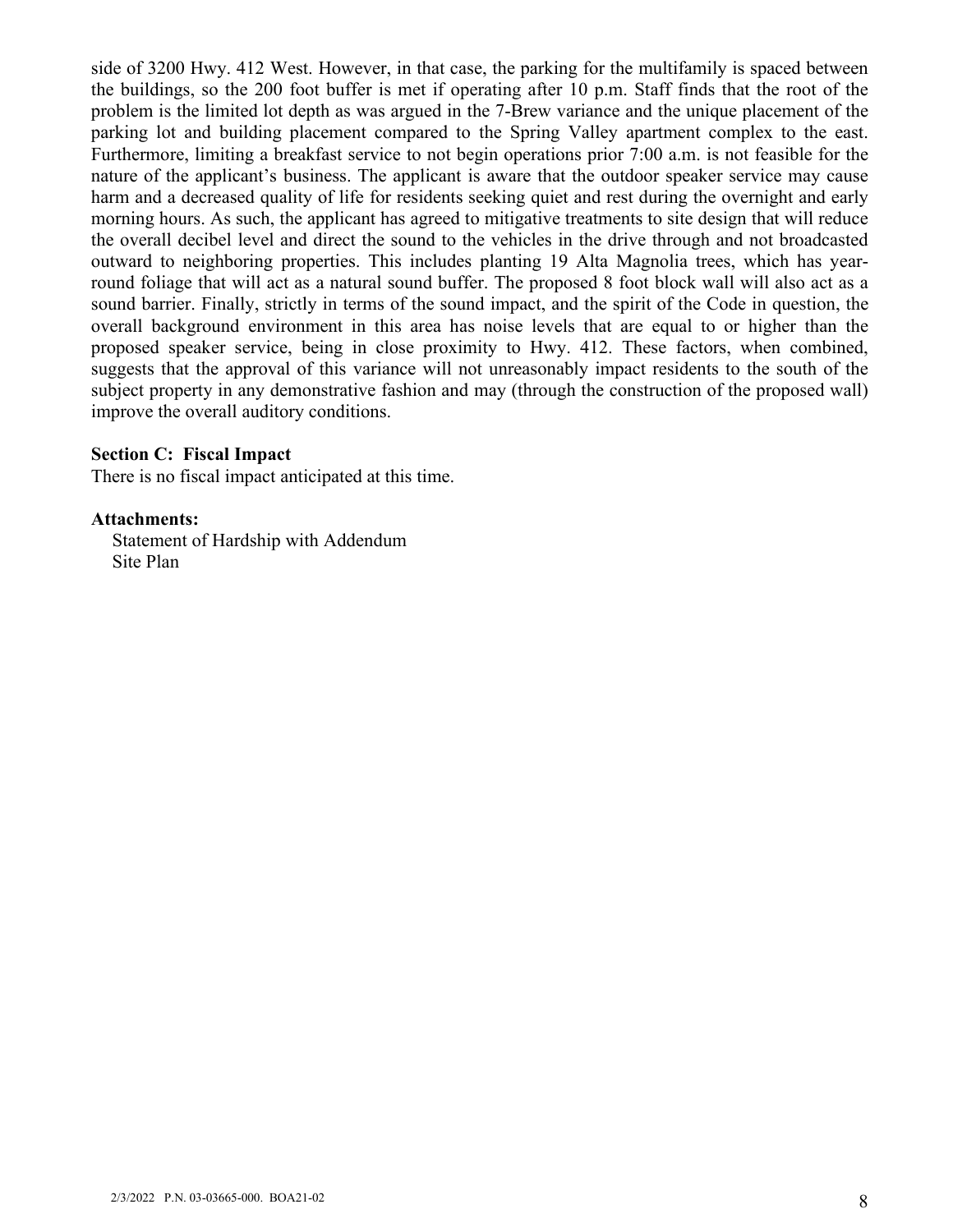

#### STATEMENT OF HARDSHIP

Name: Whataburger Restaurants, LLC

Check one:

Agent for Owner Owner

Address or description of property: The site is located at the southwest corner of US Highway 412 & AR 16

The Board of Adjustment and/or Board of Directors may approve a variance development permit only after determining from the evidence and arguments presented that the conditions listed below do exist. Please describe how your request satisfies each of these conditions.

1. The need for this variance arises from a uniqueness of the property not frequently occurring in the zoning district:

Based on section 102-77.1 in the Siloam Springs, AR Codes of ordinance, the site design does not

meet the hours of operation design standards that require any electronic speaker system on site to

be at least 200' from a residential property. The site design cannot meet this standard due to

property restrictions. The property does not have sufficient space for the 200 feet buffer.

2. This uniqueness of the property was not caused, allowed, or known prior to purchase by the owner or has existed for a minimum of fifteen (15) years: The adjacent property is a multi-family residential development. The owner was not able to

counteract for this restriction due to the amount of land the residential property accounts for.

3. If approved, this variance will not burden the present or future use of neighboring properties and will not damage any property value or quality of life in the neighborhood: The proposed free-standing restaurant will be improve quality of life by providing another food

option adjacent to any surrounding residential and/or commercial properties.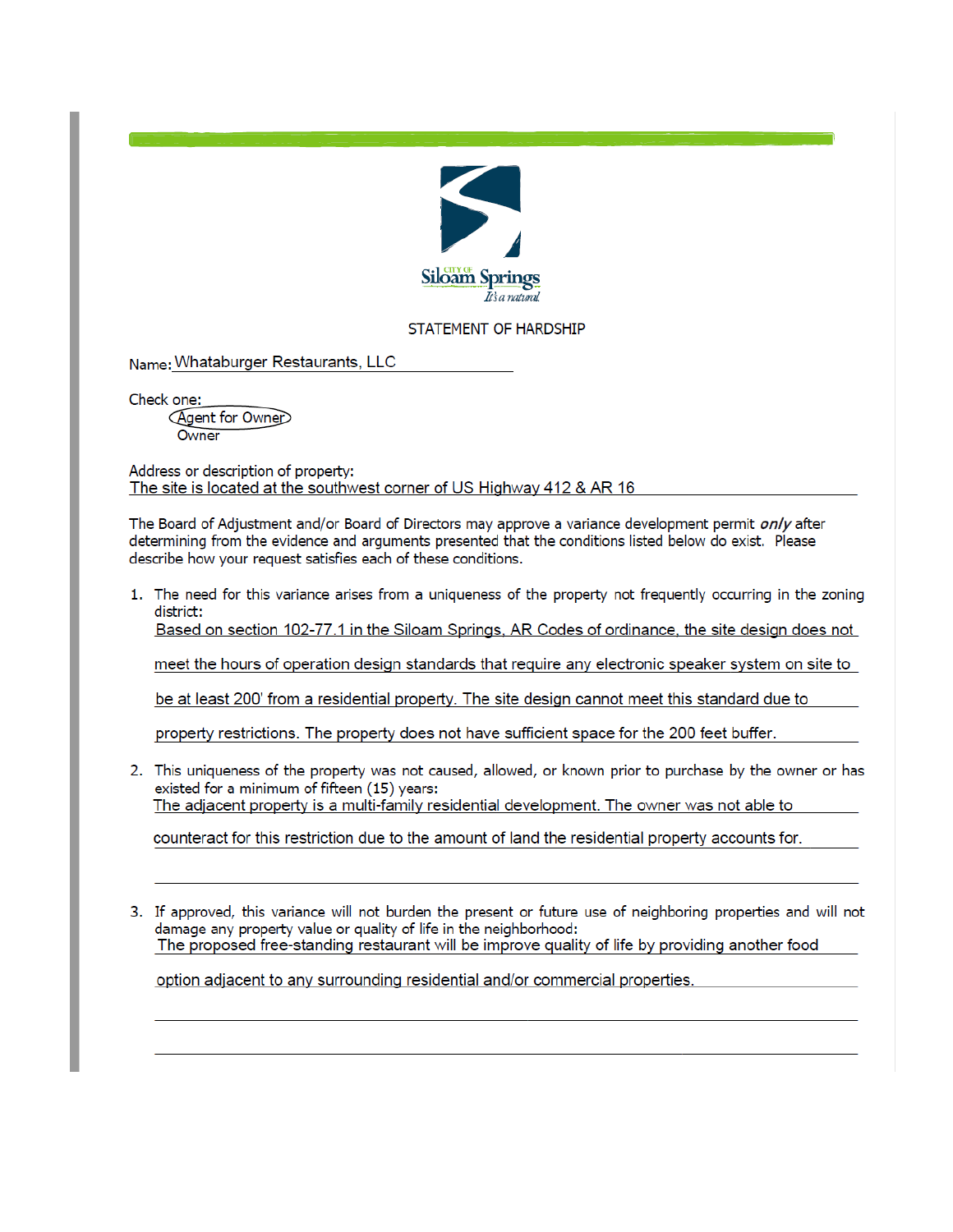# **Kimley»Horn**

## **MEMORANDUM**

| To:      | Brian Phillips, City of Siloam Springs                           |
|----------|------------------------------------------------------------------|
| From:    | Lindsey Hearon                                                   |
|          | Kimley-Horn and Associates, Inc.                                 |
| Date:    | January 19, 2022                                                 |
| Subject: | Whataburger - City Submittal #2 - Variance Statement of Hardship |

The existing lot width is less than 200' and therefore, most site configurations would likely require a variance request for a speaker box. Due to the drive thru configuration and speaker box proximity to the residential area to the south, several measures have been proposed to limit noise projection to the residential area south of the development. While only 5 trees are required along the southern property, 19 have been proposed to create a green barrier to aid in dissipating the volume projection of the speaker box. In addition, the tree species were replaced with Alta Magnolias to provide additional sound barrier. Alta Magnolias have a full ground growth habit with dense and heavy foliage that will mitigate sound projection to the adjacent areas. Finally, an 8' tall opaque screen wall is proposed along the full length of the southern property line, which will serve to dissipate the sound generated by the speaker box towards the southern residential area.

Please see the included exhibit demonstrating the proposed landscaping and screen wall location in relation to the existing residential buildings.